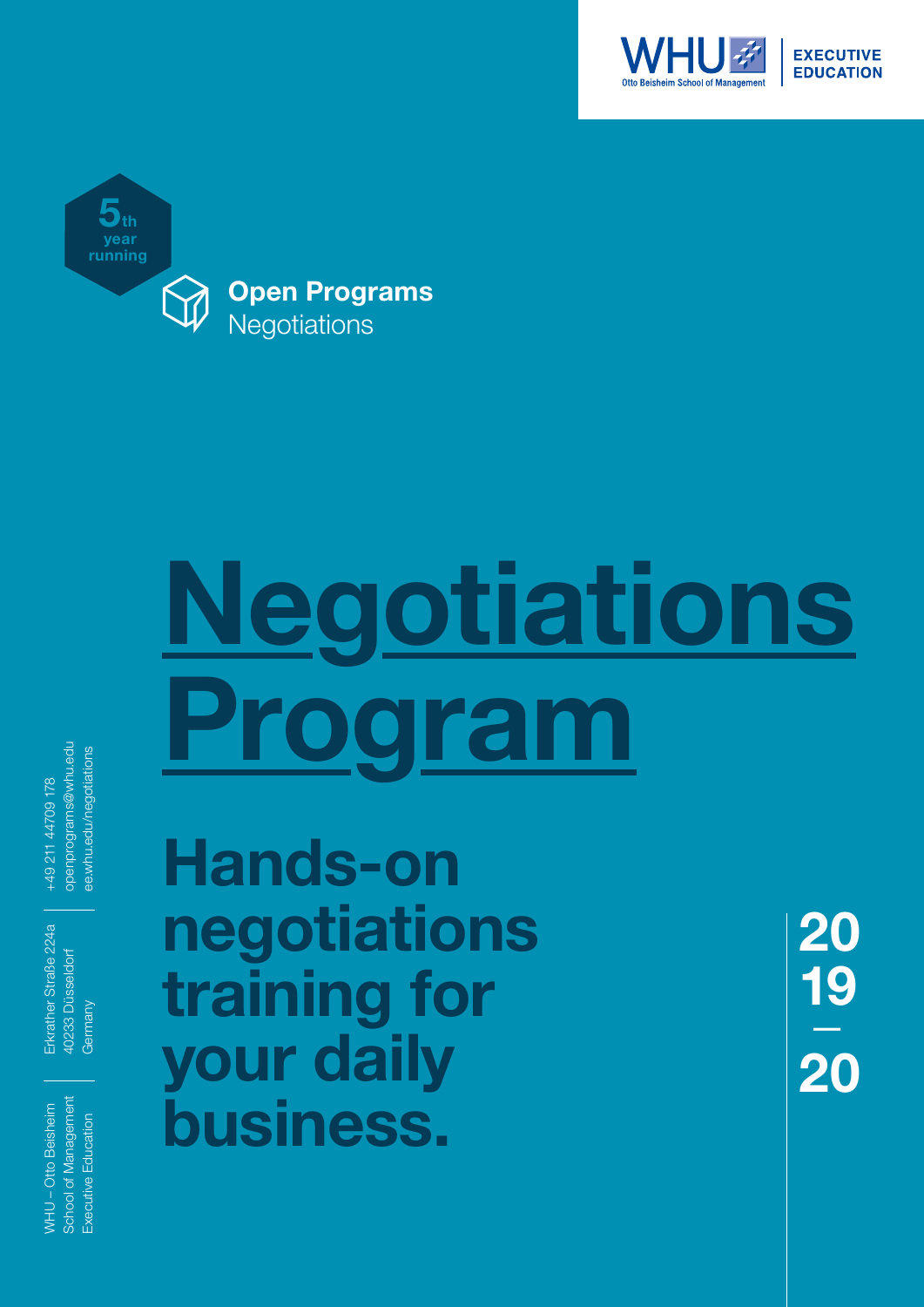# **Award-winning insights & practical experience**

A skilled negotiator has to effectively handle both substance and process, no matter what the situational, cultural or personal issues across the table may be. This program equips you with the skills you need to manage negotiations successfully, even in the most challenging situations.

Negotiation skills matter most when managers face highstake challenges, have to deal with complex dynamic environments, find themselves in seemingly weak positions, or are confronted with incompatible interests and conflict. This program provides participants with a rich set of techniques and tools for successful negotiations in any setting – be it day-to-day interactions with suppliers, customers, or colleagues.

A practical, easy-to-use toolkit allows participants to effectively deal with the core challenges in negotiations: from strategic positioning to dealing with complexity drivers, from designing deals to tactics at the table. You will be equipped with a structured road map that helps avoid common traps and pitfalls.

This program includes practical, hands-on advice on how to prepare negotiations strategically, how to position yourself, anticipate the moves of the other side, make the right choices, avoid traps, and deal with mental biases and power imbalances.



Hands-on, experiential learning through proprietary role plays.

The Negotiations Program is a highly interactive and hands-on training, as it is based on real-life case studies. We will practice methods to successfully handle complexity in multi-party, multi-issue settings, achieve internal alignment and control external influences. We cover methods to identify leverage points, profile personalities, and effectively use influencing techniques and non-verbal communication.

Special emphasis lies on ways to resolve the most difficult challenges, such as hostile negotiators, confrontation with hard bargaining tactics, and high-stress moments. Various role-plays and exercises will allow you to apply these techniques right away and gain confidence in your own negotiating skills.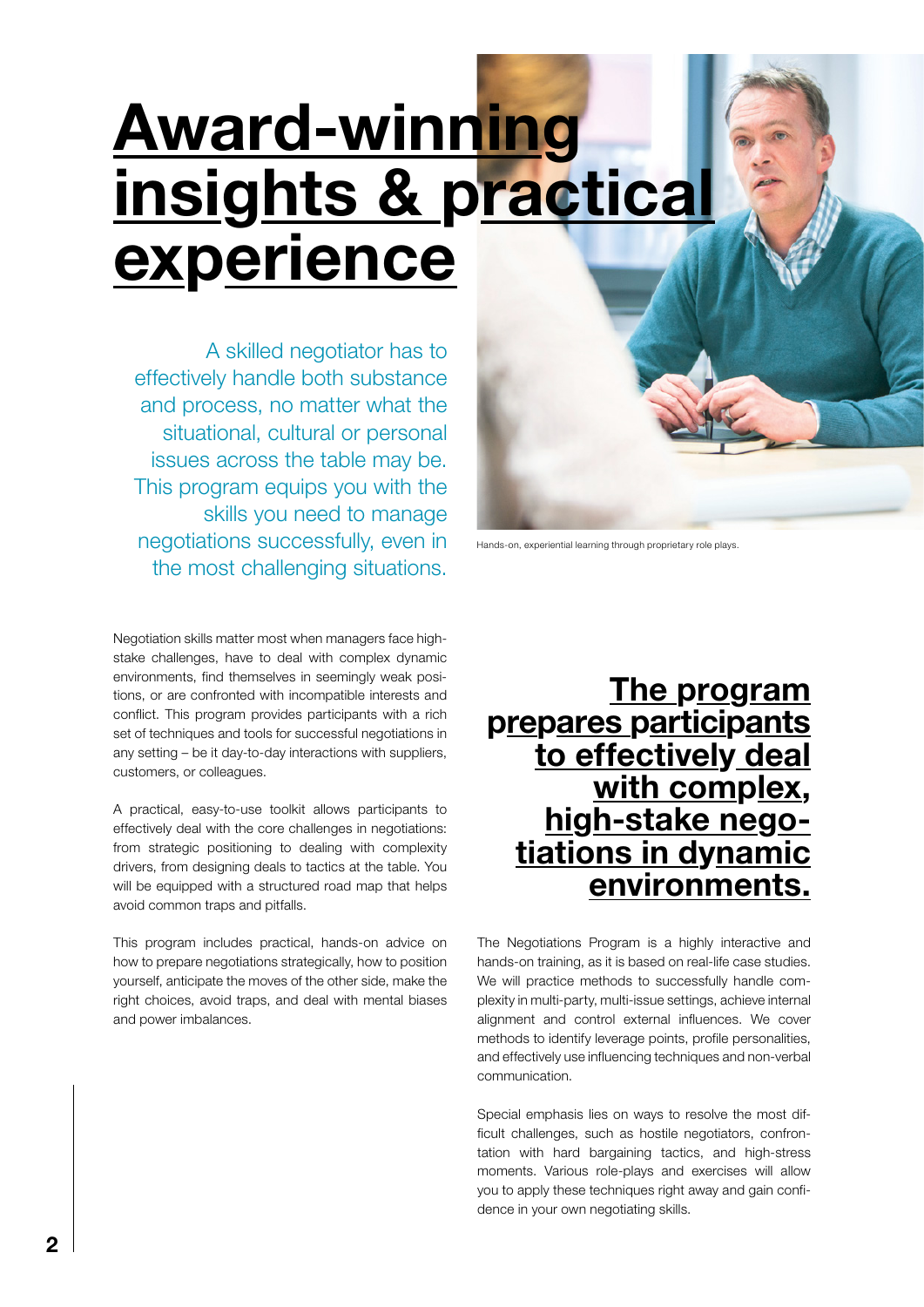### **Participants' backgrounds in former program runs:**



The program is suited to companies of all sectors and sizes.

#### **Top real-life challenges addressed**

- What if parties agree to disagree?
- How to counter bluffs, lies, and dirty tricks?
- Succeding without power?
- > How to handle difficult personalities?

#### **Short Facts**

(O)



**Format & Dates:** 2 days, detailed information online

**Language:** English

#### **Certificate:**

WHU Executive Education Certificate

#### **Fees:**

€2,250 including tuition, session materials, case studies and most meals, excluding accommodation.

Special fees available online.



**Application:** ee.whu.edu/negotiations

This program is targeted at people who …

- are or will be in leadership positions
- **>** regularly negotiate on behalf of their organization or clients
- **are involved in strategic decision-making**
- want to learn state-of-the-art negotiation tools and techniques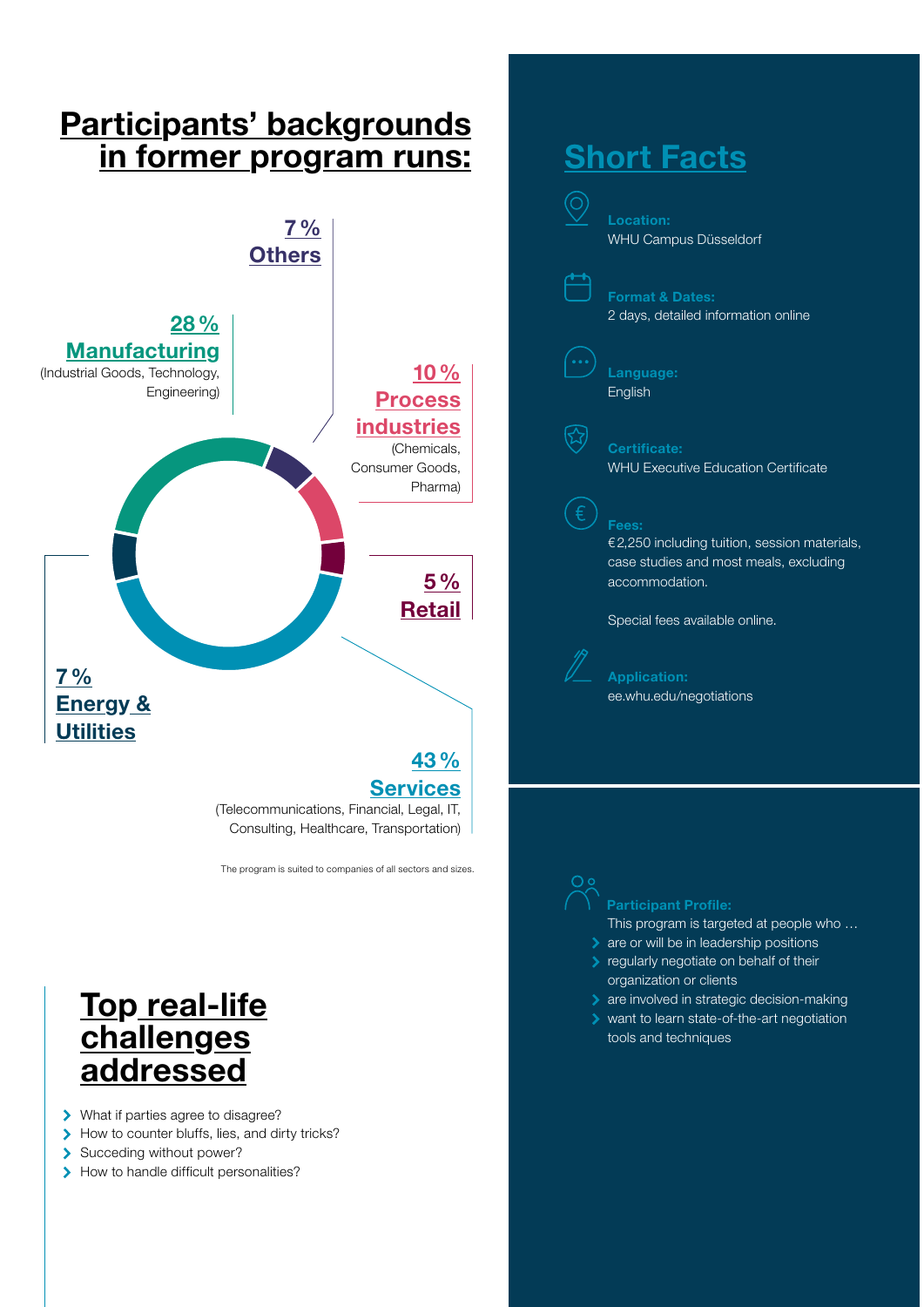**"The Negotiations Program equipped me with valuable techniques that I now use on a daily basis. During contract negotiations between Asian and European companies these techniques helped me create a more valuable outcome and mediate between the parties.** 



**Bernhard Feldhues,** Manager, First Basic Chemicals Div. at Mitsui & Co. Deutschland GmbH

### **Your personal benefit**

- Acquire the mind-set and toolkit to negotiate effectively
- Understand how to reach a deal, even when  $\overline{\mathbf{r}}$ positions seem incompatible
- Become aware of and avoid tactical and psychological pitfalls
- > Gain confidence in navigating complex, stressful situations
- **Example 2** Learn to deal with power imbalances and difficult personalities
- Improve your skills in influencing, claiming value and reading the other side

This program is designed as a **fast-paced, intensive and compact learning experience** for managers. It fits well into a busy professional schedule and is, therefore, very suitable for participants in management positions. You will meet participants from diverse industries and organizational backgrounds who each bring their own unique experiences and perspectives. This will greatly **enrich your learning process** and allow you to build a **valuable network.**

#### **Your company's benefits**

As a strong negotiator, you can create and capture substantial value for your company, often with immediate impact on the company's financial performance. Due to the intensive, hands-on exercises in the program, you will be equipped with ready-to-use skills and confidence for your next negotiation challenges. The techniques you will learn will also be of high value for improving all-round leadership and communication within your team, with clients and in other business relationships. You will be able to share what you have learned and inspire colleagues to reflect on their own approach to negotiations, spreading best practices in your company.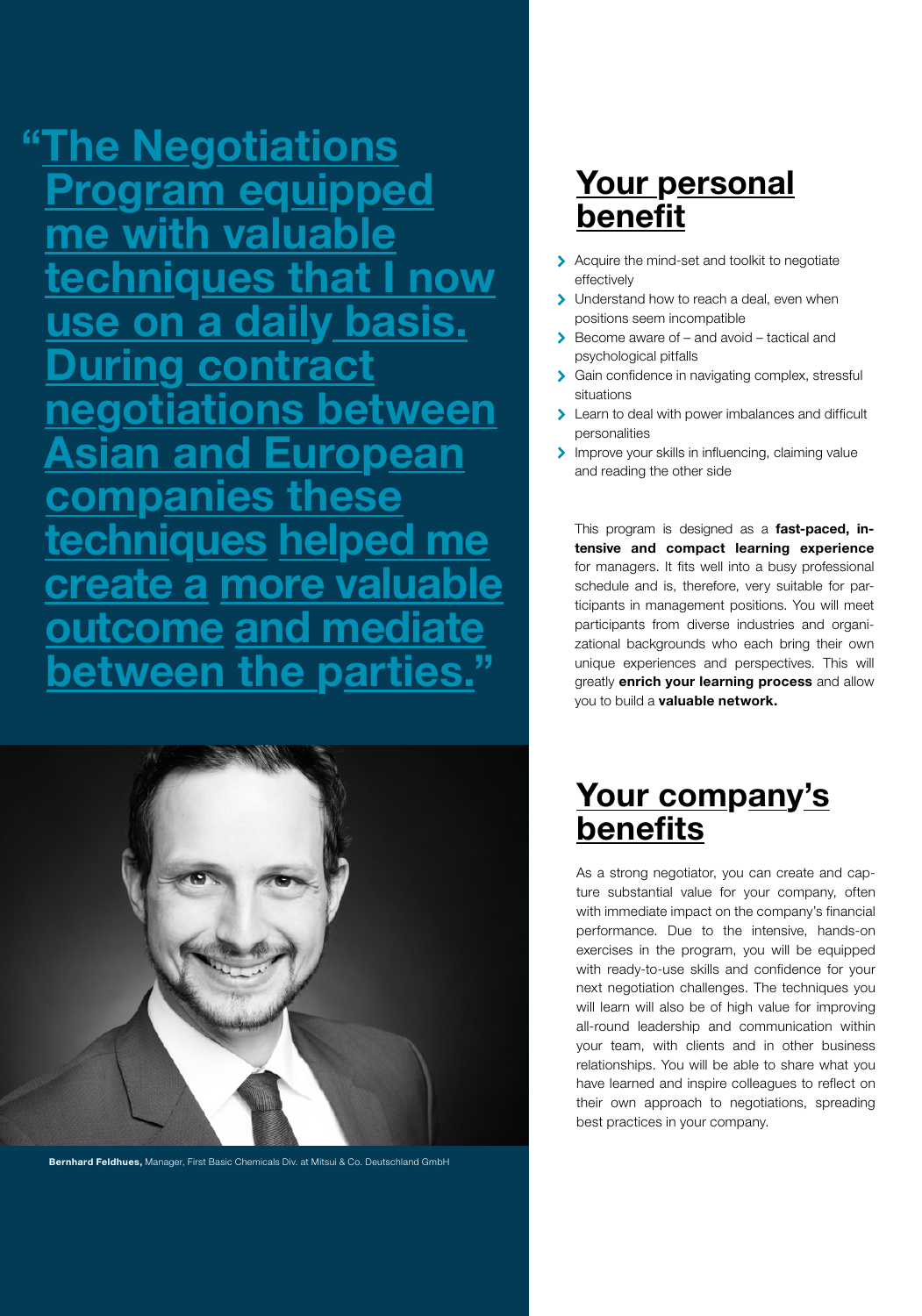## **2 days of intensive and hands-on**

# **negotiation practices Timetable**

| Day 1                                                                           | Day 2                                                                   |
|---------------------------------------------------------------------------------|-------------------------------------------------------------------------|
| <b>Düsseldorf</b><br><b>WHU Campus</b>                                          | <b>Düsseldorf</b><br><b>WHU Campus</b>                                  |
| <b>Morning Session</b>                                                          | <b>Morning Session</b>                                                  |
| > Introduction into Negotiations                                                | > Tactics 1: Biases and Influencing<br>> Briefing and Role Play         |
| <b>Lunch &amp; Networking Break</b>                                             | <b>Lunch &amp; Networking Break</b>                                     |
| <b>Afternoon Session #1</b>                                                     | <b>Afternoon Session #1</b>                                             |
| > Strategic Positioning: Goals, Stakeholders, Power<br>> Briefing and Role Play | > Tactics 2: Handling Objections and Stress<br>> Briefing and Role Play |
| <b>Afternoon Session #2</b>                                                     | <b>Afternoon Session #2</b>                                             |
| > Deal Design: Trades and Smart Contracts<br>> Briefing and Role Play           | > Tactics 3: Body Language, Bluffs & Lies<br>> Briefing and Role Play   |
|                                                                                 |                                                                         |

#### **Meet the Faculty Reception**

Timetable and faculty are subject to change.

### **Faculty**

The Negotiations Program is taught by **Lutz Kaufmann** and **Felix Reimann.** They are both professors of International Business & Supply Management at WHU.

For more information regarding the faculty visit our website: **ee.whu.edu/negotiations**